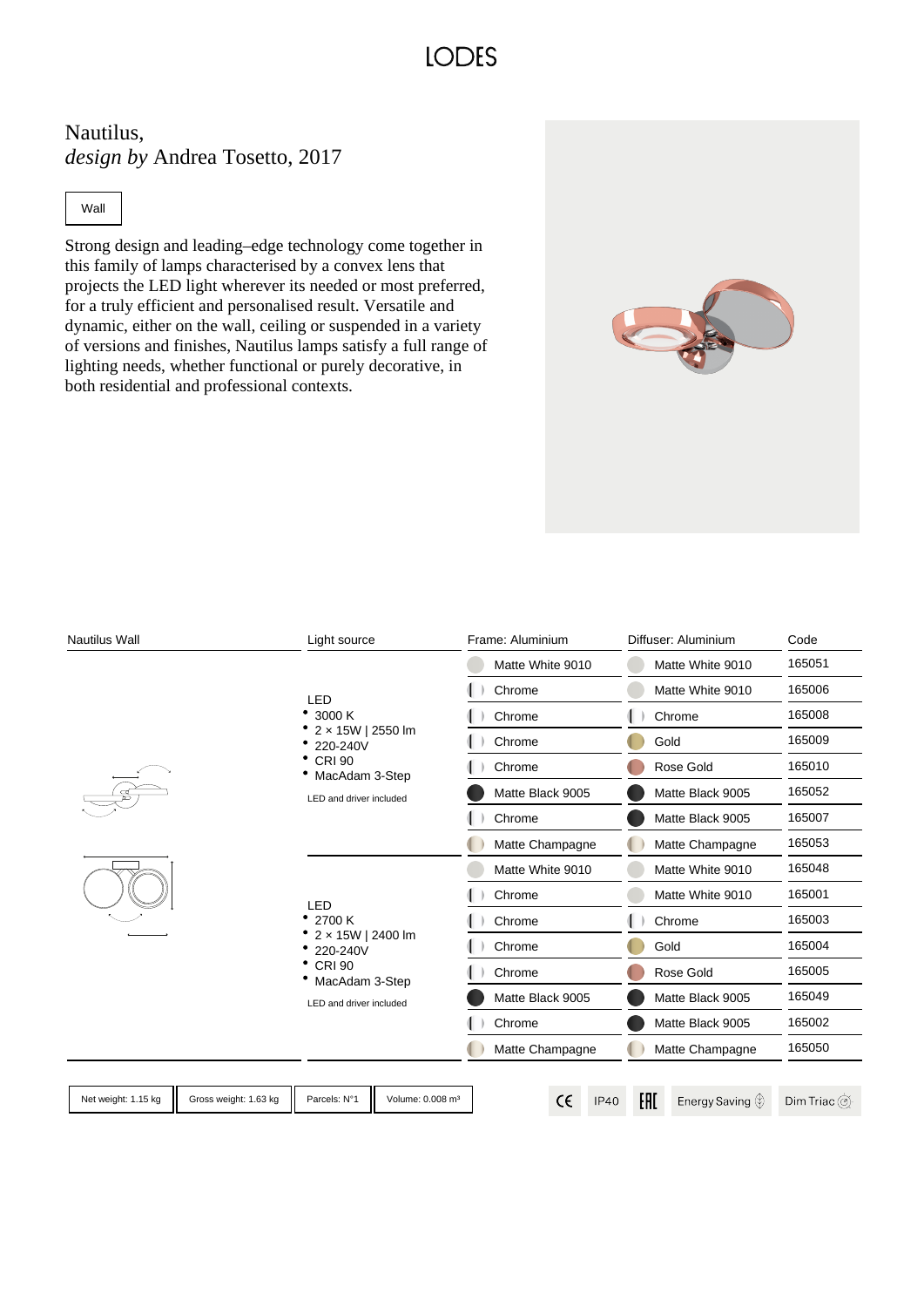## **LODES**